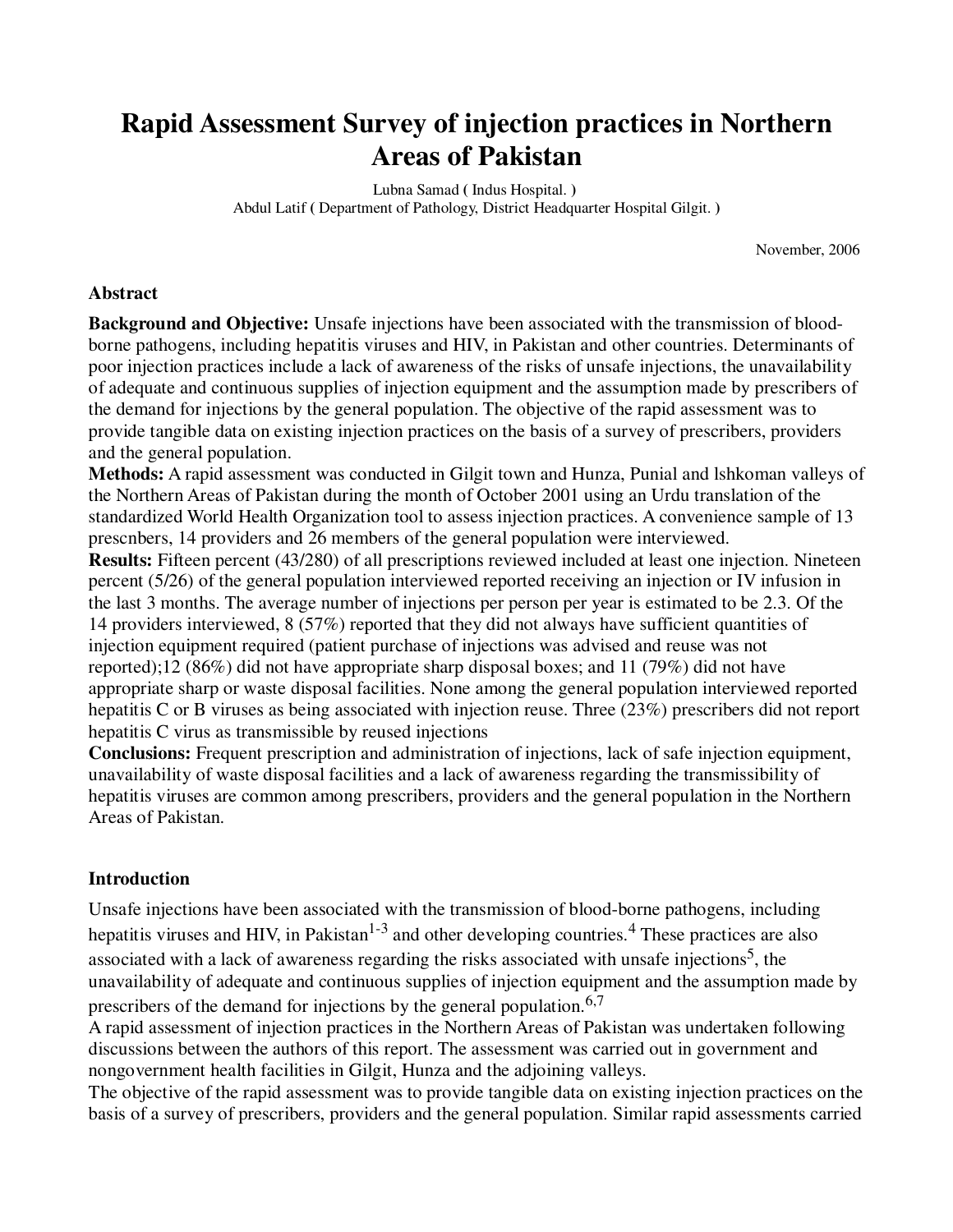out in other countries $8-12$  have provided excellent baseline data to direct future interventions and policies for improving injection practices.

# **Methods**

A rapid assessment was conducted in Gilgit town and Hunza, Punial and Ishkoman valleys of the Northern Areas of Pakistan (2000 population: 285,000). Urdu translations of the standardized World Health Organization tool were administered by a physician during the month of October 2001. Confidentiality was ensured and verbal consent obtained for all the questionnaires administered. A convenience sample of practitioners from government hospitals and private clinics who were assessed to have 'popular' practices in their areas was interviewed using the guide to interview prescribers. Prescribers interviewed were requested to make carbon copies of 30 consecutive prescriptions. A total of 280 prescriptions were collected.

A total of 14 providers were interviewed using the guide to interview and observe injection providers. The providers interviewed in Gilgit town either worked in private dispensaries/clinics or in the Gilgit District Headquarter hospital. In Hunza, Punial and Ishkoman valleys the providers interviewed worked either at government primary health care facilities or at nongovernmental organization primary care health facilities.

A total of 26 members of the general population were interviewed using the guide to interview the general population. These interviews were mostly conducted in the market place of the respective towns where a convenience sample of members of the public was approached to answer the questionnaire. An attempt was made to select people from both sexes and varying age-groups for these interviews. When young children were selected to be interviewed, the questions were administered to their mothers or the closest adult relative accompanying the child. If the adult relative was unaware of the details about the child's past injection history, the interview was discontinued.

# **Results**

# **Injection Use**

Fifteen percent (43/280) of all prescriptions sampled included at least one injection. There were four injections prescribed on average in each of these prescriptions (range 1 to 15). None of these were prescriptions for vaccines.

Ten (67%) of the fifteen members of the general population who recalled details of their last injection or infusion reported these being administered at a hospital or clinic (Table 1).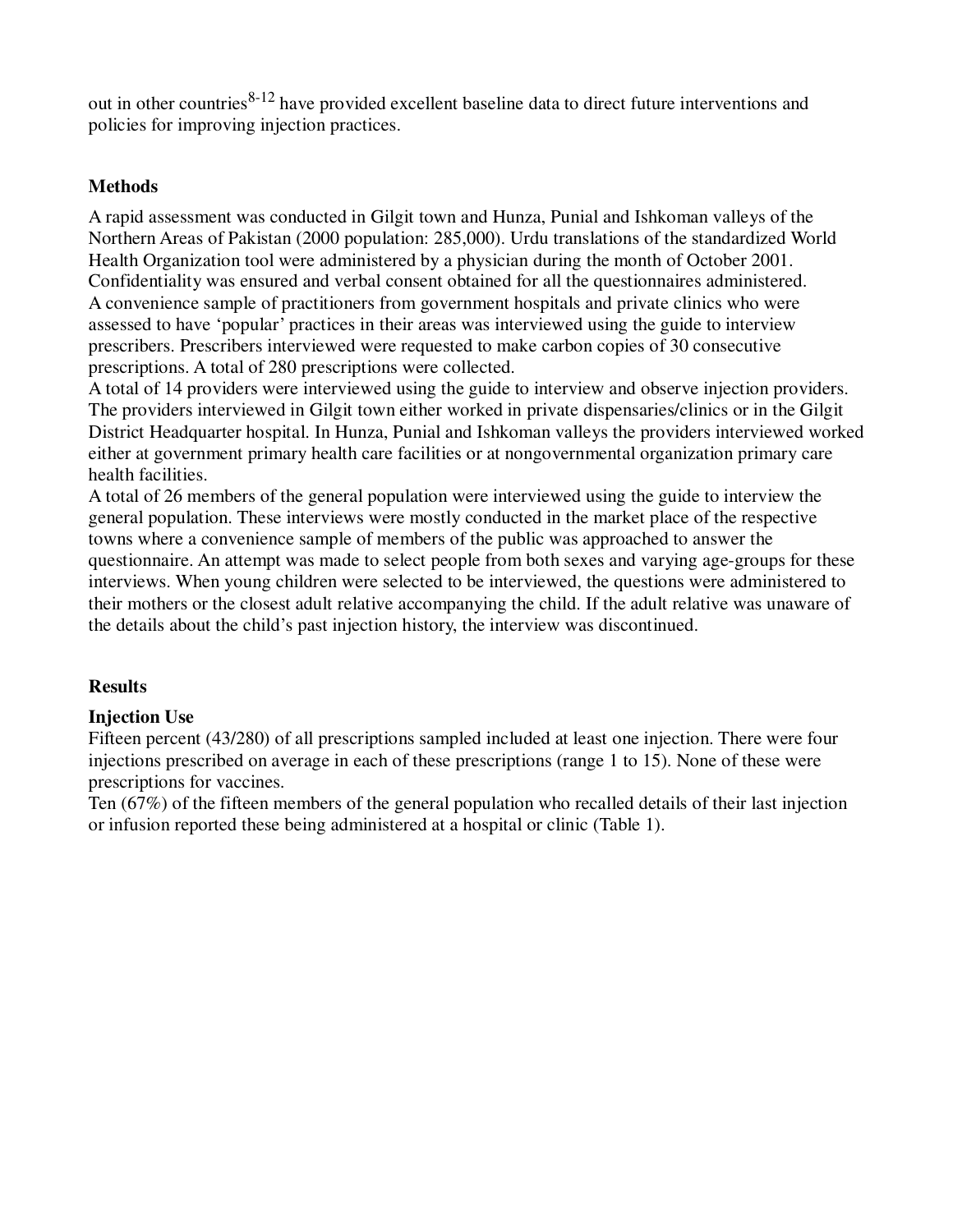| <b>Injection provider</b>                                                |           |
|--------------------------------------------------------------------------|-----------|
| Medical officer                                                          | 5(33%)    |
| Nurse                                                                    | 2(13%)    |
| Dispenser                                                                | 4(27%)    |
| Lady Health Visitor                                                      | 2(13%)    |
| Husband<br>A SSOCKET MARINE ALL ALL                                      | 1(7%)     |
| Don't remember                                                           | 1(7%)     |
| <b>Health care setting</b>                                               |           |
| Clinic                                                                   | 4(27%)    |
| Hospital                                                                 | $6(40\%)$ |
| Dental office                                                            | $\bf{0}$  |
| Primary Health Care center                                               | 2(13%)    |
| M. Canon in Las Double<br>Home<br>the cost area the computer and another | 3(20%)    |
| Don't know<br>Source of State State State (SOD                           | $\bf{0}$  |

# Table 1. Distribution of injection providers and health care settings for the last injection or infusion received.

Medical officers and dispensers were reported to be the most common injection providers, followed by nurses and Lady Health Visitors.

Nineteen percent (5/26) of the general population interviewed reported receiving an injection or IV infusion in the last 3 months. There were 3 injections or infusions received on average by these persons (range 1 to 11). The average number of injections (based on this 3 month recall) for the 285,000 persons living in Gilgit and Ghizar districts is estimated to be 2.3 injections per person per year. **Injection safety data**

Of the 14 providers interviewed, injection practices were observed at 13 sites. Providers used syringes from sealed plastic packets in all 13 observations. At 7 (54%) of these 13 sites, two-handed recapping was attempted following the administration of the injection. Syringes along with needles were discarded in open cardboard containers or left at the patient's bedside or surrounding environment at 12 (92%) of the 13 sites. One facility had appropriate arrangements for disposal and destruction of sharps and a needle cutter was used immediately after giving the injection at this site.

Five (36%) out of 14 injection providers had received one or more needle stick injuries in the past 12 months (range 1 t? 12). Based on the injection providers' data, the annual incidence is 2 needle-stick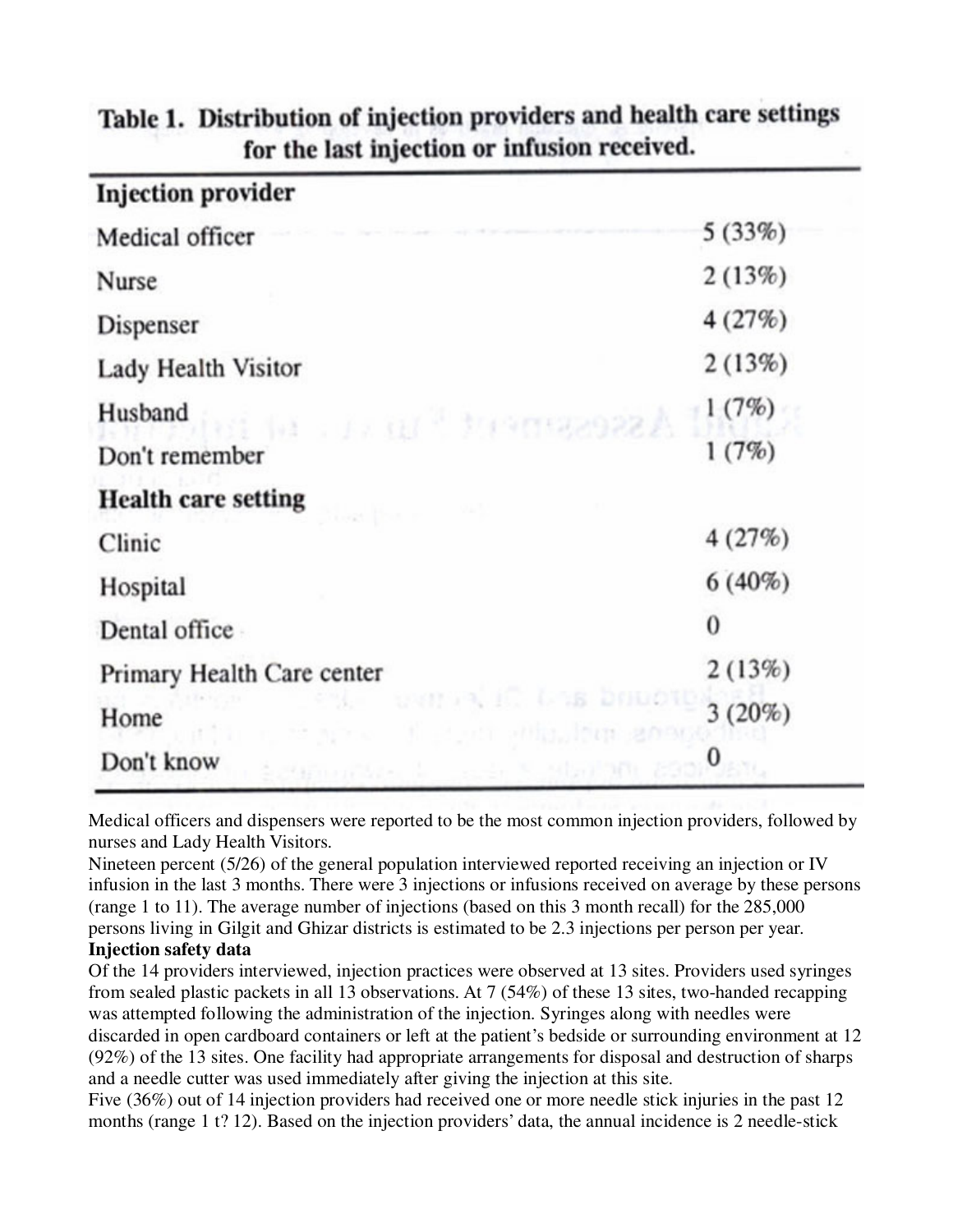injuries per person per year among this group.

Of the 14 providers interviewed, 8 (57%) reported that they did not always have sufficient quantities of injection equipment required; 12 (86%) did not have appropriate sharp disposal boxes; and  $11(79%)$ did not have appropriate sharp or waste disposal facilities. Two providers had received three doses of hepatitis B vaccinations while one had received two doses. The remaining 11 providers had not received any vaccination for hepatitis B.

Of the 15 members of the general population who recalled details of the last injection received, 10 (67%) mentioned that the needle and syringe came from a sealed packet. The remaining 5 (33%) did not know the source of the needle or syringe.

### **Determinants of injection practices**

All practitioners interviewed were of the opinion that their current injection prescribing practices are appropriate. The factor that dictated the use of injectable medications in most cases was the severity of the presenting symptoms, where quick relief is important for the patient. One practitioner said that better laboratory facilities would encourage doctors to prescribe medications in a more evidence-based manner than the current empirical treatment practices.

General practitioners most commonly prescribed injectable medications to outpatients for the treatment of pneumonia, acute severe pain - either musculoskeletal or abdominal pain that may be due to peptic ulcer disease, renal colic, in acute gastroenteritis to control emesis, for pyrexia, enteric fever, and occasionally for treatment of severe hypertension and sepsis.

The drugs most commonly prescribed in injectable form on an out patient basis were analgesics (diclofenac sodium, indomethacin, paracetamol, tramadol sulphate), antibiotics (penicillins, cephalosporins, ofloxacin, gentamycin), antispasmodics (hyoscine butyibromide), anti-emetics (metoclopromide), aminophylline and furosemide.

According to prescribers, approximately one-third (31 %) of their patients prefer injectable medications to oral drugs for the treatment of fever. On questioning the general population, 19% reported that they prefer injectable to oral medication for the treatment of fever.

None among the general population interviewed reported hepatitis B or C viruses as being associated with injection reuse (Table 2).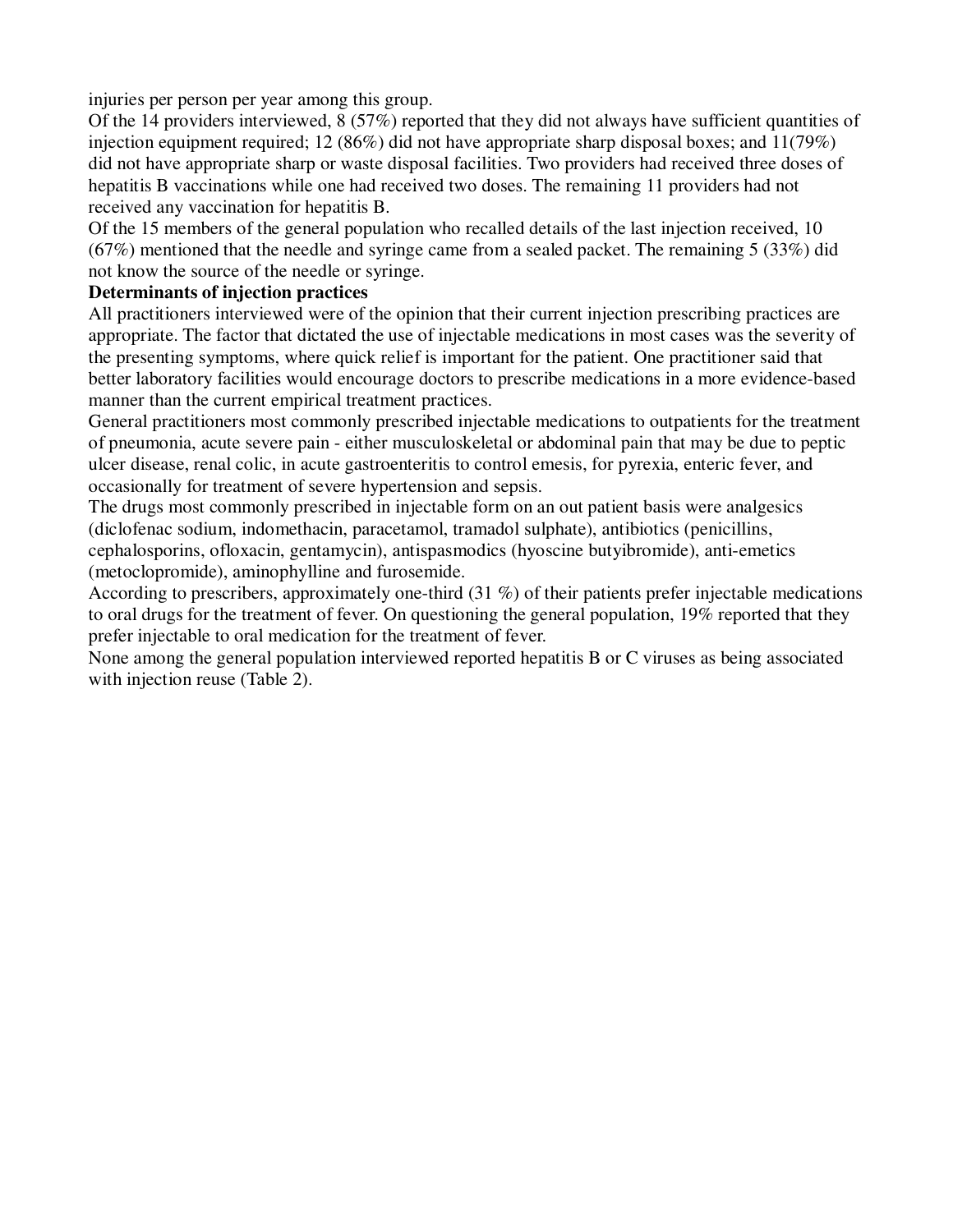# Table 2. Proportion of prescribers, providers and general population reporting the possibility of injection associated HBV, HCV and HIV infection; Districts Gilgit & Ghizar, Northern Areas, Pakistan October 2001

| ÷              | <b>OFFANCIS WAAR</b>           |                                 |                       |  |
|----------------|--------------------------------|---------------------------------|-----------------------|--|
|                | Prescribers<br>$8 - 11 = 37.2$ | Providers<br>and in scassed any | General<br>Population |  |
| HIV            | 13 (100%)                      | 6(43%)                          | 3(12%)                |  |
| <b>HCV</b>     | 10 (77%)                       | 1(7%)                           | 0                     |  |
| <b>HBV</b>     | 12 (92%)                       | 5(36%)                          | 0                     |  |
| Abscess        | NA                             | NA                              | $\bf{0}$              |  |
| Other diseases | 0                              | 11 (76%)                        | 12 (46%)              |  |
| Don't know     | 0                              | 1(7%)                           | 13 (50%)              |  |

Three (33%) prescribers did not perceive hepatitis C virus as transmissible by reused injections.

### **Discussion**

Frequent prescription and administration of injections, lack of safe injection equipment, unavailability of waste disposal facilities and a lack of awareness regarding the transmissibility of hepatitis viruses are common among prescribers, providers and the general population in the Northern Areas of Pakistan. However, the rate of administration of injections is significantly lower than that reported in other parts of Pakistan.<sup>1,2,3,13</sup> An alarmingly high rate of 13.6 therapeutic injections per person per year has been documented in a study conducted in urban and rural areas of S indh.<sup>13</sup> Fifteen percent of all outpatient prescriptions collected included at least one injection. Injections were prescribed either as one-off injectable analgesics, antispasmodics or anti-emetics or a complete 5-day course of injectable antibiotics administered on an outpatient basis. The proportion of general population that reported receiving an injection or IV infusion in the last 3 months was also high (19%). The average number of injections per capita per year was calculated to be 2 per person per year and since immunizations are done almost exclusively by government vaccinators, this estimate applies to therapeutic, non-insulin injections only. This estimate is higher than would reasonably be expected among similar populations in countries with well-developed health care systems and reflects the tendency of prescribers in the Northern Areas to overuse injectable drugs for disease conditions that can be managed just as well with oral alternatives. At the same time, this estimate of 2.3 injections per person per year is lower than the rates reported in Punjab and Sindh<sup>1,2,3,13</sup>, an indication that injection practices vary across Pakistan, and that behavioral change strategies need to be contextualized locally. More than half of all providers reported insufficient quantities of injection equipment, sharp disposal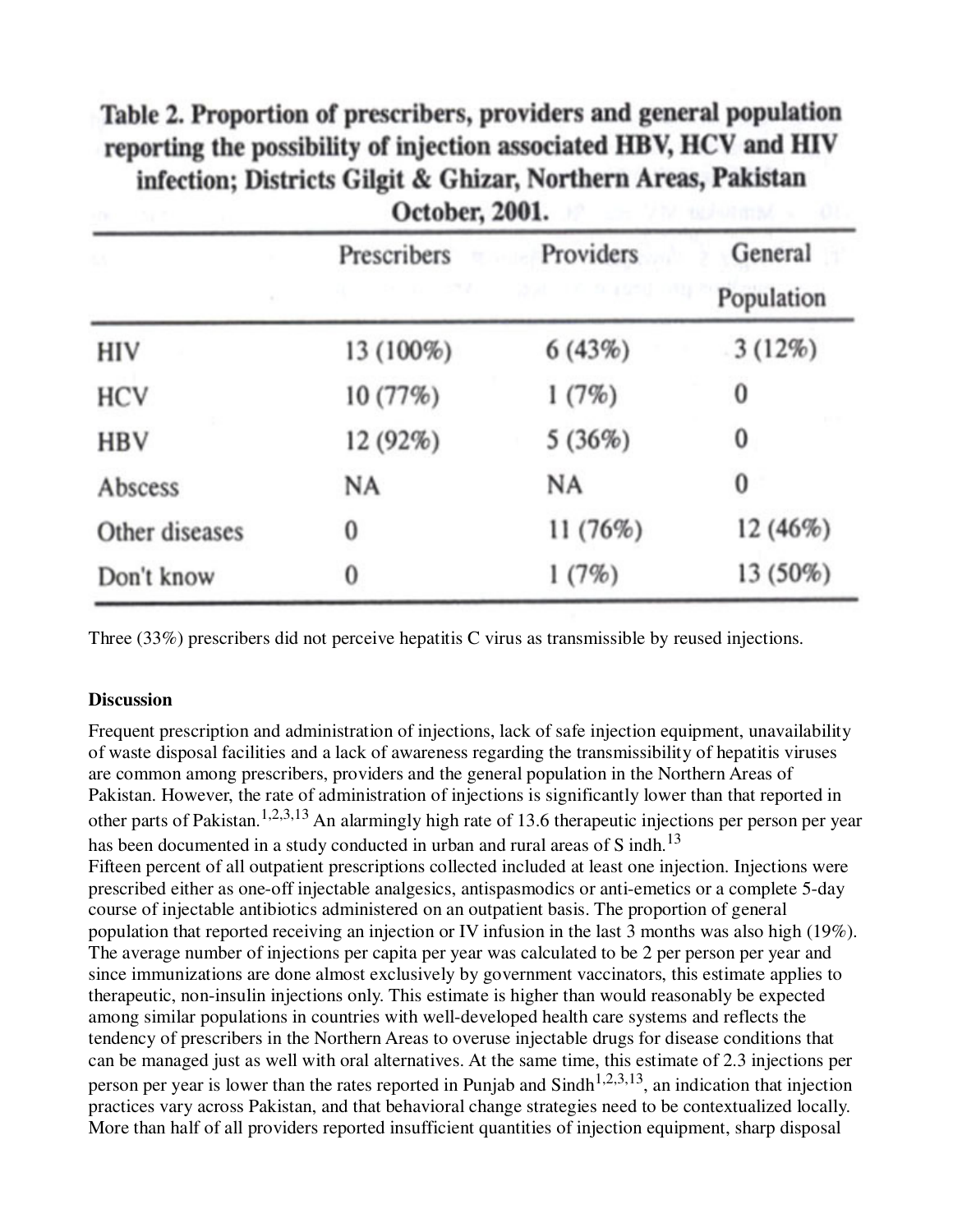boxes and inadequate waste disposal facilities. Proper facilities for sharps disposal are almost nonexistent and in the one case where these did exist, it was evident that the training of the dispenser at a university hospital in Karachi and his continued commitment to safe injection practices were major positive determinants.

Lack of awareness regarding the transmissibility of blood-borne pathogens was common among providers and the general population. None among the general population reported all three of the most common pathogens (HBV, HCV and HIV) as transmissible agents and only 7% of the providers reported all three. The average number of needle- stick injuries among providers was estimated to be 2 per year but only 2 out of 14 providers had a full series of hepatitis B vaccination. This probably reflects both a lack of awareness and a general lack of resources to support vaccination for those who are at high risk of acquiring hepatitis B infection. Increasing awareness about the risks associated with injections has been shown to have a positive impact on health seeking behavior in other parts of Pakistan.<sup>14</sup> This awareness, in turn, can drive the change in practices among prescribers and providers. The shortage in injection equipment supplies (as reported by over half the providers) and the high proportion (33%) of general population who do not recall where the needle and syringe for their last injection came from allow for the possibility that injection reuse has been underreported. All prescribers and providers reported that if injection supplies were short, they asked patients to purchase syringes and needles from the market. In no instance was reuse of syringes or needles acknowledged. Inexpensive locally packaged injections are widely available even in the vicinity of the remotest health centers. The authors have noted some of these packed syringes to contain hair or dirt particles and show faded markings on the outside of the syringe. Additionally, as none of the local packaging companies use blister packs, there is a reasonably high probability that some or most of these syringes have been previously used, washed, and repackaged.

### **Conclusions**

Frequent prescription and administration of injections, inadequate supplies of safe injection equipment, unavailability of waste disposal facilities and a lack of awareness regarding the transmissibility of hepatitis viruses are common among prescribers, providers and the general population in the Northern Areas of Pakistan. While the number of injections per person per year in this population is higher than in developed countries, it is encouraging to note that it is much lower than rates reported in other parts of Pakistan. It is hoped that early intervention focused on encouraging safe injection practices would allow for prevention of many hepatitis B and C infections in this population.

### **References**

1. Khan AJ, Luby SP, Fikree F, Karim A. Obaid S. Dellawala S. Mirza S. Malik T, Fisher-Hoch S. McCormick JB. Unsafe injections and the transmission of hepatitis B and C in a periurban community in Pakistan. Bull World Health Organ. 2000;78(8):956-63.

2 .Luby SP, Qamruddin K, Shah AA, Omair A, Pahsa 0, Khan AJ, McCormick JB, Hoodbhouy F, Fisher-Hoch S. The relationship between therapeutic injections and high prevalence of hepatitis C infection in Hafizabad, Pakistan. Epiderniol Infect. 1997 Dec:119(3):349-56.

3. Pasha 0, Luby SP. Khan AJ, Shah SA, McCormick JB. Fisher-Hoch SR Household members of hepatitis C virus-infected people in Hafizabad. Pakistan: infection by injections from health care providers. Epiderniol lnfec. 1999 Dec;123(3):515-8.

4. Hutin YJ, Hauri AM, Armstrong GL. Use of injections in healthcare settings worldwide, 2000: literature review and regional estimates. BMJ 2003 Nov 8; 327(7423): 1075.

5. Janjua NZ, Hutin YJ, Akhtar S. Ahmad K. Population beliefs about the efficacy of injections in